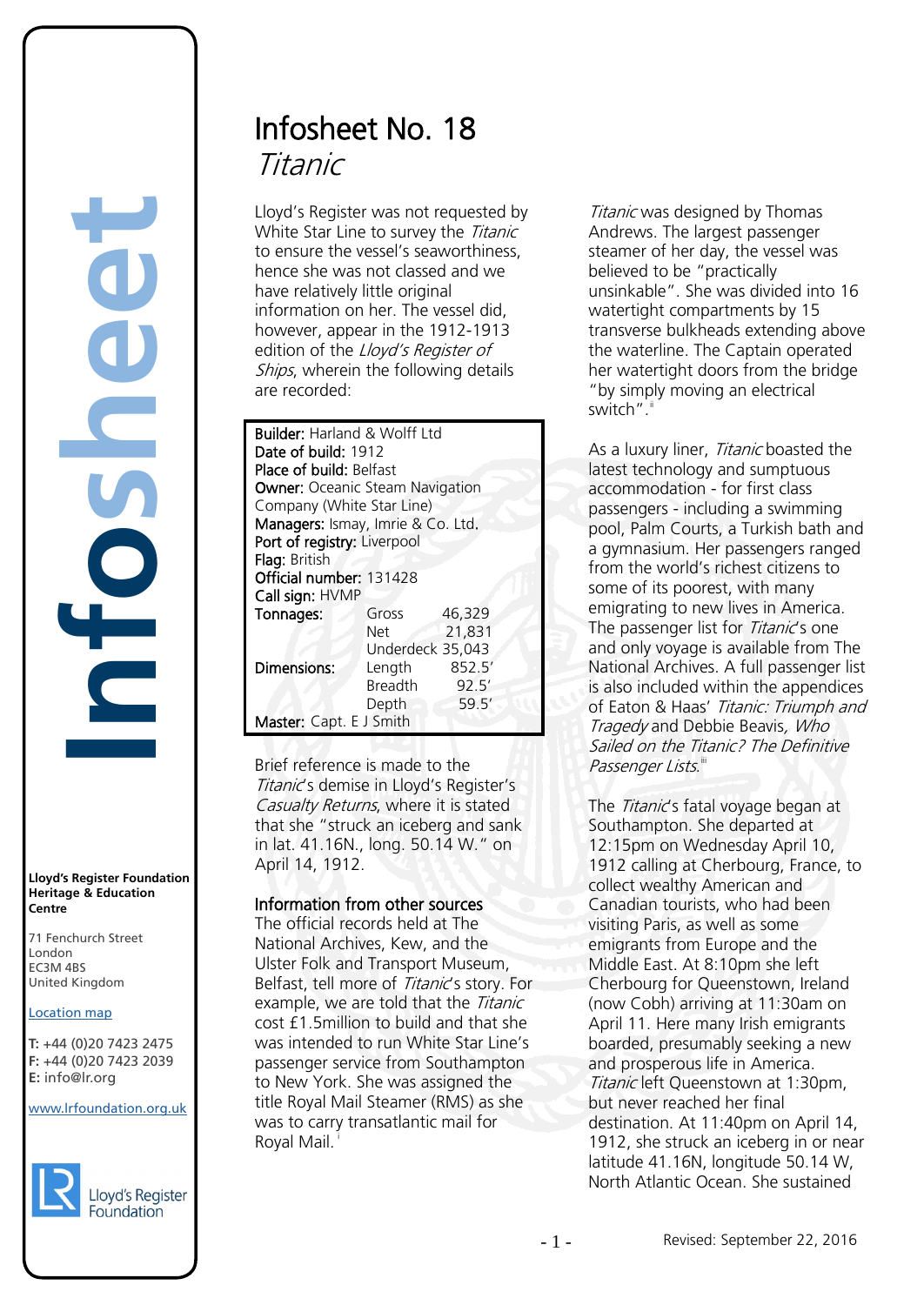**Lloyd's Register Foundation Heritage & Education Centre** rd's Register Foundat<br>
itage & Education<br>
tre<br>
Eenchurch Street<br>
don<br>
M 4BS<br>
ted Kingdom<br>
ation map<br>
44 (0)20 7423 2475<br>
44 (0)20 7423 2039<br>
mfo@lr.org

E

**Infosheet**

71 Fenchurch Street 7 Thematen Server<br>London EC3M 4BS United Kingdom

### Location map

T: +44 (0)20 7423 2475 **F:** +44 (0)20 7423 2039 Fax: +44 (0)20 7423 2039 **E:** info@lr.org  $E \rightarrow 0/20$   $1 + 23$  2033

### <span id="page-1-0"></span>www.lrfoundation.org.uk



extensive damage to her hull, seawater flooded her four forward compartments as well as two forward boiler rooms. She had flooded to a depth of 15 feet within ten minutes. By 12:02am on April 15, the squash court, 32 feet above the keel, was awash and the Captain ordered the standard CQD distress call to be sent. The SOS signal had superseded the CQD signal in 1908 but the latter was still widely used.

The radio operator, John George 'Jack' Phillips, at the suggestion of his fellow radio operator Harold Bride, decided to try the SOS signal. By 2:20am on April 15, however, Titanic finally sank to the seabed. The steamship *Carpathia* intercepted the distress calls at 12:25am and arrived some four hours later to offer assistance.<sup>1</sup> She managed to save 705 men, women and children from the lifeboats of Titanic.

### Official statistics

 $\overline{a}$ 

Total on board: 2,228 Total passengers: 1,343 Total crew: 885 Total saved: 705 Total drowned:  $1,523^{\mathrm{iv}}$  $1,523^{\mathrm{iv}}$  $1,523^{\mathrm{iv}}$ Analysis of those saved from the official Report on the Loss of the "Titanic"  $(S.S)^{v}$ 

Passengers: 1st Class: 199 (out of 325 - 60%) 2nd Class: 119 (out of 285 - 42%) 3rd Class: 174 (out of 706 - 25%)

Crew: 212 (out of 885 -23.95%)

These figures do not, however, match later counts, which show the number of passengers to be 2,228, not 2,201.

The death registers of the Titanic, which are from the archive of the Registry of Shipping & Seamen, are at

1 Carpathia was a 13,603 grt passenger liner, owned by Cunard Line. She was built in 1902 by Swan Hunter at Newcastle and had capacity for 204 first class and 1,500 third class passengers. Unlike Titanic, she was classed by Lloyd's Register  $$100 A1$ .

the National Archives, Kew, under the Board of Trade class references BT 334/52 and BT 334/53.

As a result of the tragedy and in response to the findings of the Mersey Committee (set up to investigate the loss), the British Government initiated the first International Conference on the Safety of Life at Sea (SOLAS). Conference members met in London in 1913 and 1914. Thirteen nations reached an agreement on watertight and fire-resisting bulkheads, life saving appliances, fire prevention and fire fighting appliances on passenger ships, which were adopted in 1914. Measures were to come into force in July 1915, but due to the outbreak of the First World War, they did not. However, many countries adopted the provisions set out. There was also a general acceptance of the principle of the provision of lifeboat places for everyone on board ocean-going passenger ships.<sup>vi</sup>

It is mentioned in the opening paragraph of this information sheet, that Lloyd's Register did not class the Titanic. Press articles of the period had reported that the vessel had been built considerably in excess of the requirements of Lloyd's Register. This was not the case and Lloyd's Register's Secretary, Andrew Scott, wrote a letter to *The Times*, which was duly published on July 8, 1912 (see next page).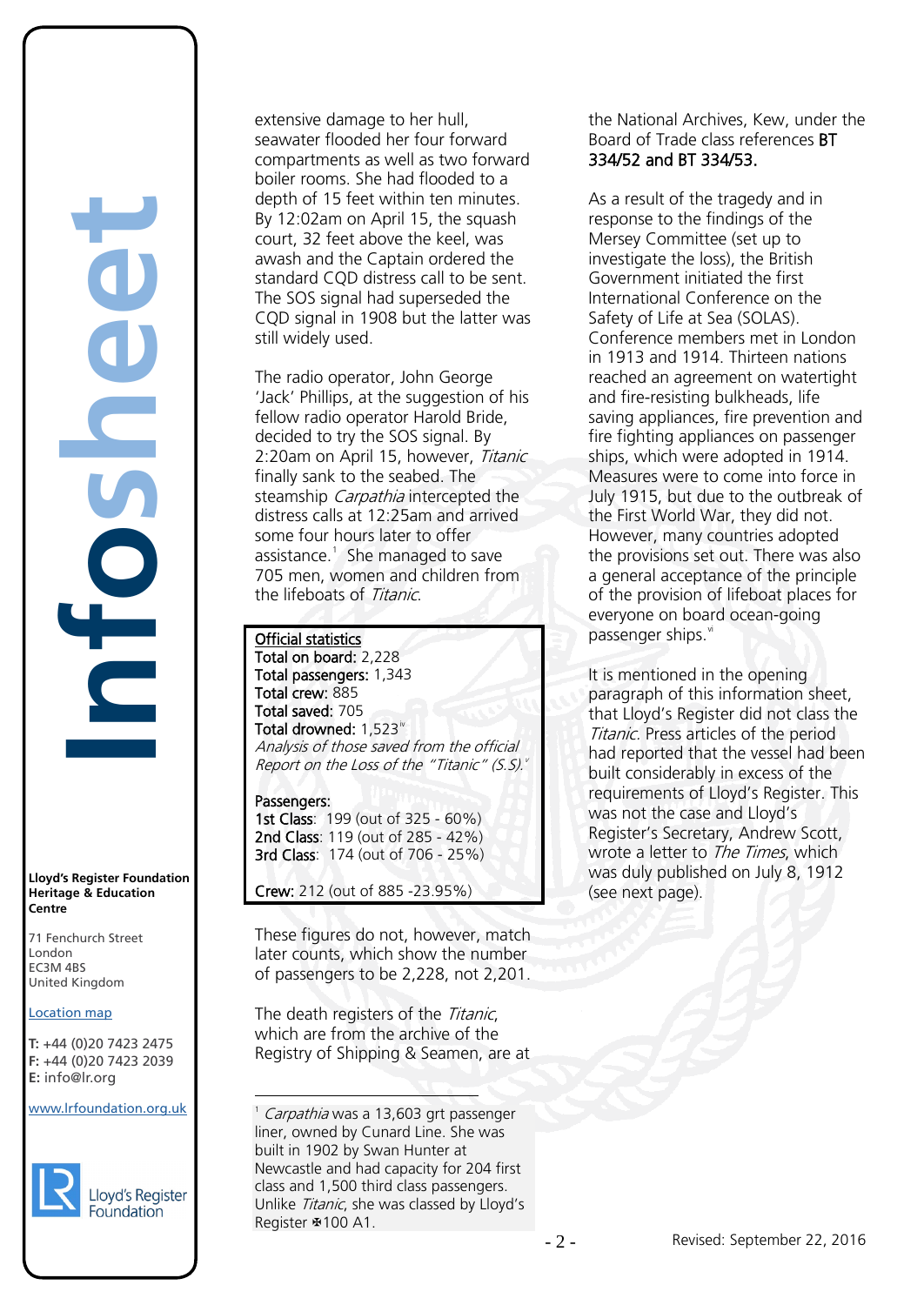**Infosheet** rd's Register Foundat<br>
itage & Education<br>
tre<br>
Eenchurch Street<br>
don<br>
M 4BS<br>
ted Kingdom<br>
ation map<br>
44 (0)20 7423 2475<br>
44 (0)20 7423 2039<br>
mfo@lr.org 

**Lloyd's Register Foundation Heritage & Education Centre**

71 Fenchurch Street 7 Thematen Server<br>London EC3M 4BS United Kingdom

### Location map

T: +44 (0)20 7423 2475 **F:** +44 (0)20 7423 2039 Fax: +44 (0)20 7423 2039 **E:** info@lr.org  $E \rightarrow 0/20$   $1 + 23$  2033

### www.lrfoundation.org.uk



### THE TIMES, MONDAY, JULY 8, 1912,

LLOYD'S REGISTER AND THE TITANIC

TO THE EDITOR OF THE TIMES. Sir,-In view of the reports which have appeared in the Press in connexion with the inquiry into the loss of the S.S. Titanic, to the<br>effect that the vessel was built considerably in

induced that the vessel was built considerably in<br>effect that the vessel was built considerably in<br>excess of the requirements of Lloyd's Register.<br>I and direct to say that these statements are<br>inaccurate. On "the contrary,

I am, Sir, your obedient servant, arv. Lloyd's Register of British and Foreign Shipping,<br>71, Fenchurch-street, E.C., July 5.

The remainder of the CHSC states is a set of the version with the loss of the Titanic slope and as May 17, our Marine Insurance Correspondent called attaction to the advantage of an independent survey of new ships by such

classed, Lloyd's Register did approve her anchors, which to this day remain intact on the seabed.

### Sources for further information:

### Titanic Historical Society Inc.

PO Box 51053 208 Main Street India Orchard **Massachusetts** 01151-0053 USA

[www.titanichistoricalsociety.org/](http://www.titanichistoricalsociety.org/) [titanicinfo@titanichistoricalsociety.org](mailto:titanicinfo@titanichistoricalsociety.org)

### Titanic International Society, Inc.

Charles Haas PO Box 416 Midland Park New Jersey 07432-0416 USA [www.titanicinternationalsociety.org](http://www.titanicinternationalsociety.org/)

### Harland & Wolff Ltd.

Queen's Island Belfast BT3 9DU Northern Ireland [www.harland-wolff.com](http://www.harland-wolff.com/)

### Cunard Line Ltd.

Mountbatten House Grosvenor Square Southampton SO15 2BF www.cunard.co.uk

### The National Archives

Ruskin Avenue Kew Surrey TW9 4DU T: +44 (0)20 8876 3444 [www.nationalarchives.gov.uk](http://www.nationalarchives.gov.uk/)

The Board of Trade Inquiry into the loss of the *Titanic* is available below: [http://www.plimsoll.org/resources/SC](http://www.plimsoll.org/resources/SCCLibraries/WreckReports2002/21053.asp) [CLibraries/WreckReports2002/21053.](http://www.plimsoll.org/resources/SCCLibraries/WreckReports2002/21053.asp) [asp](http://www.plimsoll.org/resources/SCCLibraries/WreckReports2002/21053.asp) 

### British Library Newspaper Library

Colindale Avenue Colindale London NW9 5HE T: +44 (0)20 7412 7353 [www.bl.uk](http://www.bl.uk/)

### Some websites

"Official Titanic Website" [www.titanic.com](http://www.titanic.com/) 

Encyclopaedia Titanica [www.encyclopedia-titanica.org](http://www.encyclopedia-titanica.org/)